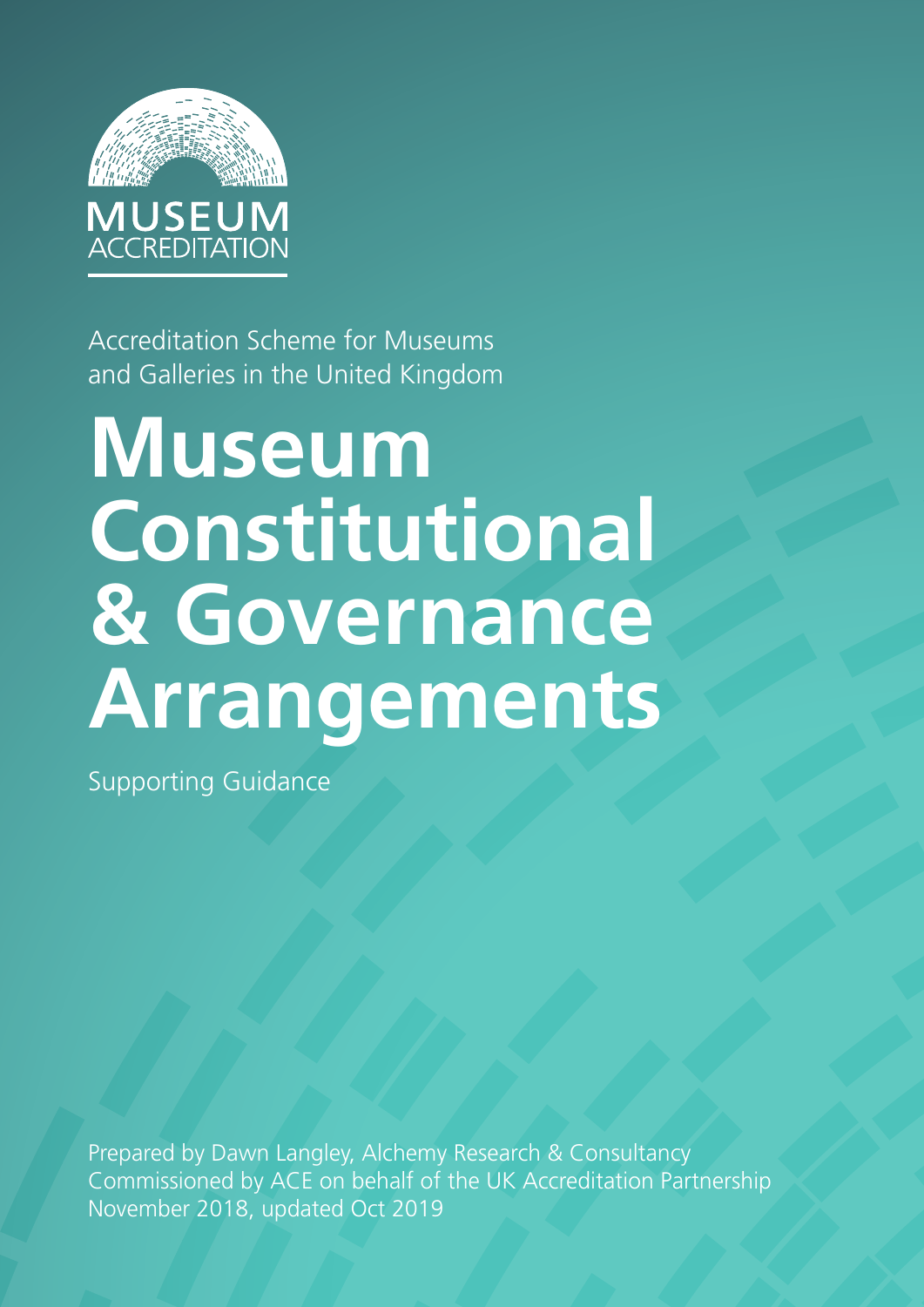# **Contents**

This guidance is intended to provide an overview of the main constitutional requirements that are regarded as acceptable in order to achieve Accredited museum status. It provides general guidance on the legal forms that are felt to provide the best opportunity for sound management of museums, delivery of public benefit and the protection of their collections and assets. The guidance also outlines those constitutional arrangements that are ineligible for Accreditation.

If your organisation is already constituted it will give you an outline of the requirements you need to have in place as part of the Accreditation process. If you are changing a current entity or considering the constitutional arrangements for a new entity it will give you an overview of the key issues you will need to address if you proceed with seeking Accreditation.

These guidelines presuppose no specialised knowledge of legal processes and terminology and are designed to assist governing bodies that have custody of collections and other relevant museum assets. It is a complex field and as such not every eventuality will have been covered here. If you are not clear about where your organisation fits please seek appropriate advice.

We use 'should' for items we regard as good practice, but for which there is no specific legal requirement. Entities should follow the good practice guidance unless there is a good reason not to.

This is provided as general guidance and should not be used as a replacement for specialist guidance, in particular legal advice, in relation to constitutional arrangements for individual museums. The guidance relates specifically to museum Accreditation and is not intended to be read as a directive on the 'best' constitutional entity, you must determine for yourselves the most appropriate constitutional arrangement for your museum. More specific sources of guidance are provided in Appendix One.

There are some substantial differences between the law in England and Wales, and that in Scotland, and some minor differences in Northern Ireland as far as possible these are reflected in this guidance.

In this document, where we use 'must', we mean it is a specific legal or regulatory requirement affecting the governing body or institution. Organisations must comply with these requirements.

| <b>Accreditation - Constitutional Guidance</b>                                                                         |
|------------------------------------------------------------------------------------------------------------------------|
| Using this guidance <b>Manual According to the Second</b> 3<br>1.                                                      |
| 2. Structure of the guidance <b>contract to the structure of the guidance</b>                                          |
| 3.                                                                                                                     |
| Purpose 4<br>4.                                                                                                        |
| 5. Scope                                                                                                               |
| The Basis of the Accreditation Standard<br>6.                                                                          |
| Key issues in determining Accreditation Status 2008 8<br>7.                                                            |
| Collections 8                                                                                                          |
| Governing document <b>contract of the Coverning document</b> 3                                                         |
|                                                                                                                        |
| Other constitutional entities <b>Manual According to the Constitutional entities</b>                                   |
| <b>Control</b>                                                                                                         |
| <u>Public Benefit and Service and Service and Service and Service and Service and Service and Service and Service </u> |
| 8.                                                                                                                     |
| 9.                                                                                                                     |
| Actions on winding up or closure – Charitable Company 13                                                               |
| 10. Museums Accreditation: Eligible and ineligible<br>constitutional options<br>14                                     |
| <b>Appendices</b>                                                                                                      |
| Appendix One: Guidance and resources <b>Committee Appendix One: Guidance and resources</b>                             |
| Appendix Two: Legal definitions of Public Benefit 16                                                                   |
| <b>Appendix Three: Glossary of terms</b>                                                                               |

# **Accreditation – Constitutional Guidance**

# Using this guidance: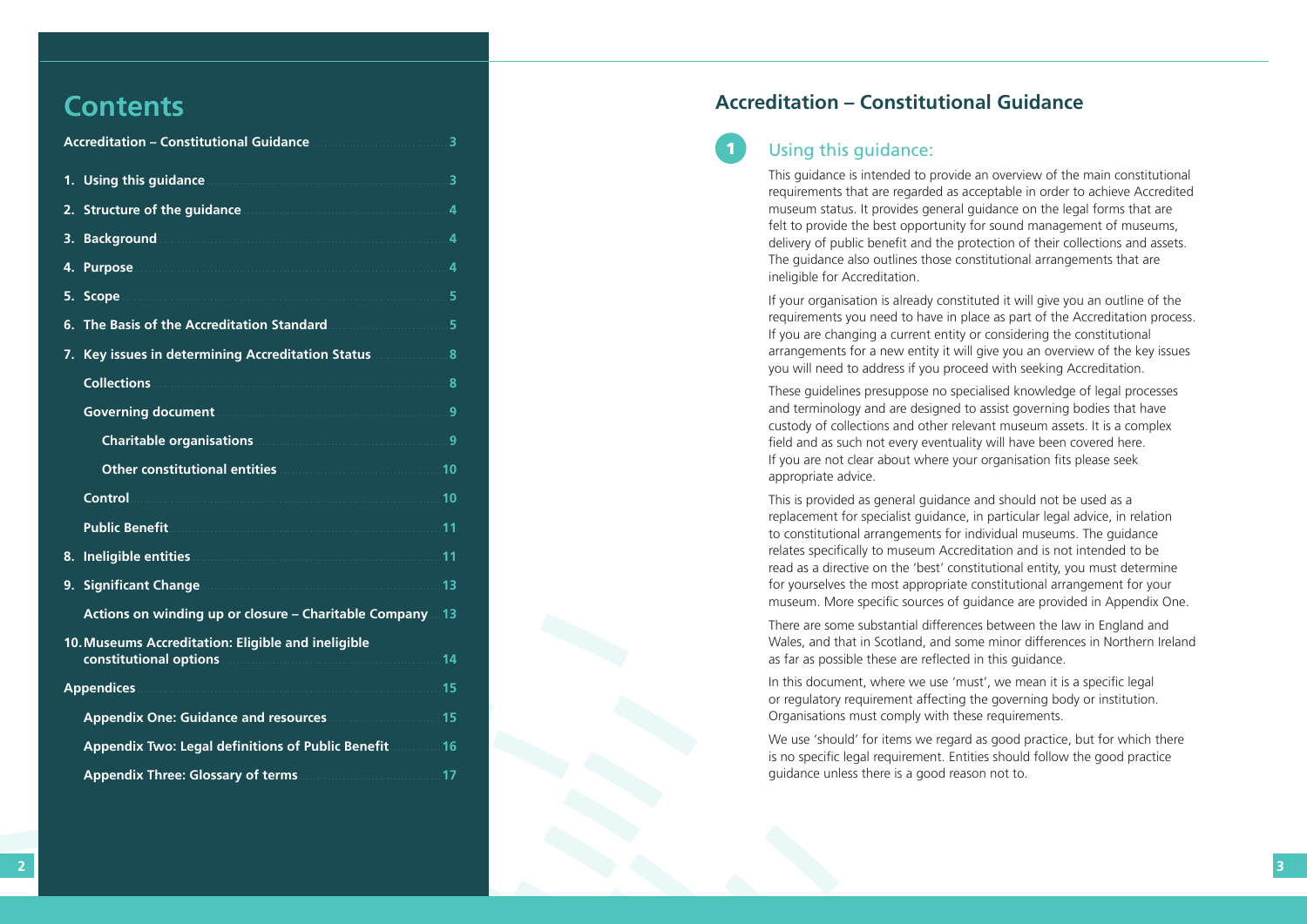# Structure of the guidance

The guidance is set out in four sections:

- 1. Overview
- 2. Basis of the Accreditation Standard
- 3. Significant change
- 4. Guidance on eligible and ineligible constitutional types

As a result of the range of constitutional options, and their variants, now available, the guidance is wide-ranging. It is intended to highlight the characteristics of each constitutional form and the relevant issues relating to Accreditation Requirement 1.2.

# Background

This guidance relates to the requirements for "An acceptable constitution for the governing body" in the Accreditation Standard (2018 edition):

 'The museum must be a long-term organisation that exists to benefit the public and protect its assets, including collections. It must have an appropriate and acceptable constitution for the governing body.'

Solution of the guidance of the state of the state of the state of the state of the state of the state of the state of the state of the state of the state of the state of the state of the state of the state of the state o The context in which museums operate has changed significantly in the last ten years; new and more flexible constitutional forms are available, levels of public funding have decreased, public sector museum and cultural services have been 'spun out', and operational structures have become more complex. There are now up to ten possible constitutional forms, and governance arrangements can include combinations of these different entities, the guidance is intended to reflect these changes.

This statement sets out the three core elements regarded as central to Accredited museums; longevity, public benefit and the protection of assets. When the Museum Registration Scheme was introduced in 1988, there was a limited number of available constitutional forms and it was usually the case that the owners of museums ran them.

### Purpose

The purpose of this guidance is to:

- Provide a rationale for which constitutional arrangements are acceptable for Accredited museums. This is based on an agreed international framework of museum ethics, and draws on the legal doctrine of public trust
- Explain the legal forms available to museums that are capable of providing the necessary levels of protection for assets and supporting the ethical management of museums, and those likely to be ineligible
- Identify the key issues for assessing Accreditation applications, and how they are reconciled with the Standard

## Scope

The scope of this guidance is principally the Nations of the United Kingdom – England, Scotland, Wales and Northern Ireland. It also covers the Crown Dependencies of the Isle of Man, Jersey and Guernsey. Information is provided on the substantive differences between the regulatory frameworks where these exist.

It is recognised the information on which this guidance is based will be subject to change, for example the Law Commission is currently preparing a draft Bill addressing technical issues arising from the review of Charities Act 2006 and the Charitable Incorporated Organisation is yet to come into force in Northern Ireland. It will be necessary to review the guidance on a regular basis. The guidance provided is current as of November 2018.

# The Basis of the Accreditation Standard

The Accreditation Standard is based on the Museums Association's 1998 definition of a museum.

 'Museums enable people to explore collections for inspiration, learning and enjoyment. They are institutions that collect, safeguard and make accessible artefacts and specimens, which they hold in trust for society.'

The Standard endorses the importance of museums holding their collections and assets 'in trust for society.' This derives from recognised international and UK Codes of Ethics:

- Museums that maintain collections hold them in trust for the benefit of society and its development (International Council of Museum's Code of Museum Ethics, Principle 2)
- Museums are public facing, collections-based institutions that preserve and transmit knowledge, culture and history for past, present and future generations. This places museums in an important position of trust in relation to their audiences, local communities, donors, source communities, partner organisations, sponsors and funders. (Museums Association Code of Ethics)

The concept of 'public trust' is nebulous and not formally defined in law, for the purpose of this guidance it is encapsulated within the following principles (adapted from Public Trust Doctrine):

- There are cultural resources that are of such fundamental importance to the wellbeing of society that:
- o The public should have a guaranteed access to those resources
- regarding such resources, and

o There should be public accountability in respect of decision-making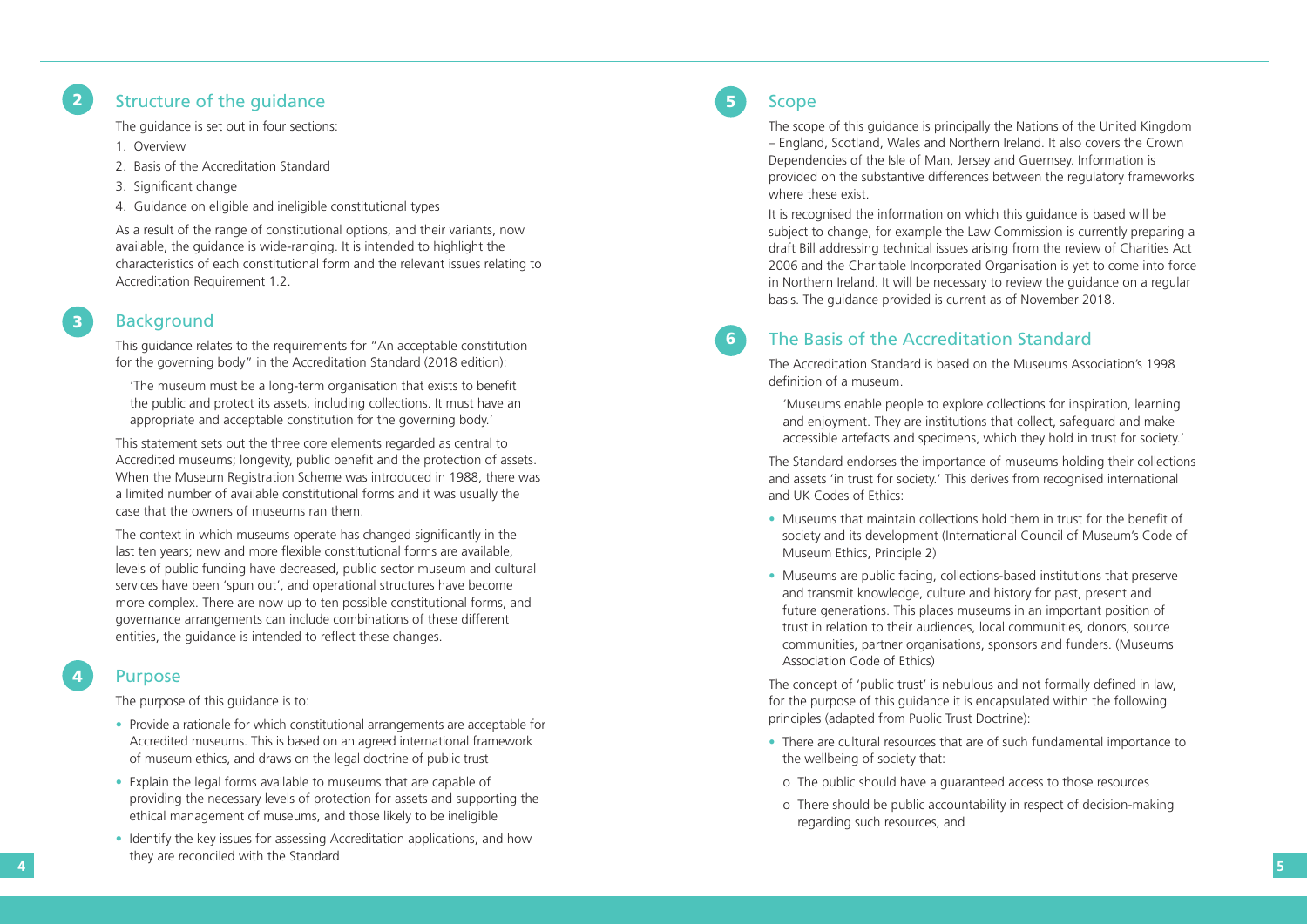- o It should reflect 'inter-generational equity' that shows respect for the legacy of past generations, balanced by meeting the needs of the present day, with the aim of passing on, in good order, the inheritance from both to the next generation
- The public should be able to have trust in the constitutional and operational activity of a museum which ensures the above

The International Council of Museums (ICOM) provides the most explicit guidance in terms of public benefit and trust:

 Museums that maintain collections hold them in trust for the benefit of society and its development.... Inherent in this public trust is the notion of stewardship that includes rightful ownership, permanence, documentation, accessibility and responsible disposal.... Museum collections are held in public trust and may not be treated as a realizable asset.

This guidance is produced at a time when public confidence in core institutions has been declining, although this has primarily concerned national and local government, banks and major corporations, it has also occurred in the wider nonprofit sector. The most recent Charity Commission Review (2016) shows that declining confidence has also featured in the charity sector:

 Public trust in charities has fallen lower than it has been since this study began in 2005 and the public are highly critical of both specific, individual charities and trends within the sector as a whole.

(Charity Commission (2016) Public Trust and Confidence in Charities: 8)

The wider findings of the report show that the public is looking for transparency, accountability and impact from its charitable organisations.

In order to achieve Accreditation a museum will need to show that:

- Its constitutional arrangements safeguard the public interest ensuring that no individual has exclusive control of the conduct of the museum
- It has a governing body (a group of unrelated individuals, or a body corporate) that appropriately controls and directs its strategy, operations and activities
- The governing body is formally constituted under a governing document and that the document provides for the holding of assets
- There is a statutory basis for its activities as a museum or there are specific powers to provide or operate a museum laid out in the governing document
- A public benefit is provided by the museum, and any financial advantage to any individual involved on the governing body must be wholly incidental to the operation of the museum
- It is not able to distribute its assets or profits for private gain as dividends or otherwise, and any income received is primarily applied to further the purposes for which the museum is established
- The entity has the powers on its dissolution to pass any assets (particularly any heritage assets) it owns to another body pursuing the same, or similar purposes and that can meet the above principles and conditions
- It is subject to statutory regulation or judicial process in relation to the conduct of its affairs and the discharge of any special trusts

Three types of constitutional arrangement are likely to meet all these requirements:

- Entities that fall within the statutory definitions of 'charity' in England, Wales, Scotland and Northern Ireland
- Entities defined as social enterprises that are subject to statutory regulation (Office of the Regulator of Community Interest Companies, or the Financial Conduct Authority)
- Assets held by national or local government and/or their agencies, or other public bodies, that are employed solely for the use, education, and enjoyment of the public, rather than held as the corporate property of the State, the public authority or government agency, or for private interest

It is expected that whatever the constitutional arrangement, any collections and assets will be considered to be heritage assets as defined in Financial Reporting Standard 30 'Heritage Assets':

 all heritage assets that are held and maintained by an entity principally historical, artistic, scientific, geophysical or environmental qualities.

- 
- for their contribution to knowledge and culture. Heritage assets can have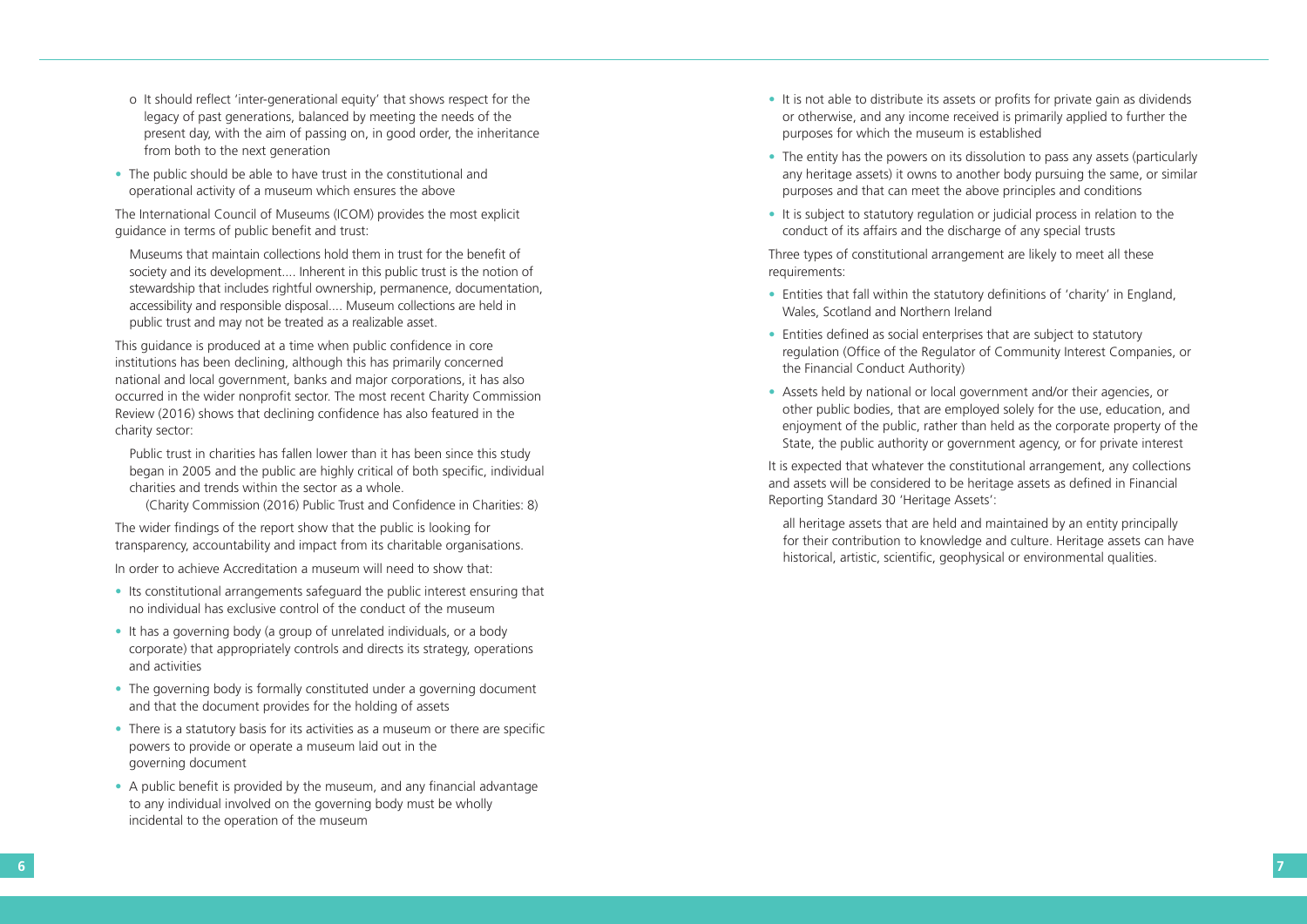- The ownership and protection of collections and assets
- The nature and status of the governing document
- Control of the organisation
- Public benefit

#### **Collections**

The Accreditation process will take particular account of:

- Property held on trust, which is held for the purpose for which the organisation exists
- Corporate property, held for the general purposes of the organisation

Property (which may include but not be limited to buildings, collections, and intellectual property) held by charitable organisations and public trust takes two forms:

It is important that these differentiations are adequately documented by the museum as corporate property can be dealt with as the organisation wishes. Use of the Spectrum UK collection management standard would help fulfil this requirement.

In most cases the property is in the ownership of the museum itself, but other arrangements may exist:

**The second intermediate constrained** Accreditation Status and the second of the second of the second of the second of the second of the second of the second of the second of the second of the second of the second of the The governing document refers to a legal document setting out an organisation's aims and, usually, how it is administered. It may be a trust deed, constitution, rules, memorandum and articles of association, conveyance, will, Royal Charter, scheme of the Charity Commission or other formal document.

- Donors may retain a proprietary interest in their gifts, which would allow them to recover their property under particular circumstances such as failure to use the assets for the intended purpose or on the failure of the organisation (covered by the Charities Act 2011 s 65(3) in the case of charitable organisations)
- Some property may be loaned or hired for an extended period of time
- The property may be subject to terms and conditions that constitute them as separate trusts, i.e. their use is restricted to the purposes for which they were given, or they may be held by a subsidiary to or separate from the museum
- They may constitute or be part of a permanent endowment, in which case (if incorporated) they would be held as a separate unincorporated trust with the museum being its sole trustee

In some cases museums hold their collections in a separate constitutional vehicle from the main museum entity. This approach has its strengths and weaknesses and specialist advice should be sought to determine the most appropriate means of protection of collections and other assets.

#### Governing document

## Charitable organisations

museum or gallery as a specific power in the case of larger conglomerate

- **1.** Make explicit reference to the primary purpose of the organisation being the provision of a museum, gallery or like facility. Or, list provision of a organisations, or
- **2.** Make implicit reference to the provision of a museum, gallery or like facility within more broadly-drawn primary purposes. This must be be within the powers of the governing body, which, where there is no those things that are lawful in pursuit of the charity's primary purpose

reasonable within the context of the organisation's primary purpose, and other specific mention, can be taken to be given by a general power to do

In some cases national charities with a non-museum primary purpose have setup a subsidiary charity, for example 'a heritage trust' to govern the museum. In this case the requirement will be to demonstrate that the subsidiary has the power to hold and/or own a collection and to operate a museum.

The registration of the entity with the appropriate regulator will be sufficient to demonstrate that the public trust test is in place.

The constitution should also include details of:

- Trustee's powers of investment
- Remuneration of trustees
- Procedures for dealing with trustees conflicts of interest and personal interest
- A limit on transferring the remaining assets after winding up to another charity with a similar purpose
- A clause precluding amendment to these core clauses and changes to the primary purpose (objects) without the regulators consent, or that would have the effect of making the museum cease to be a charity at law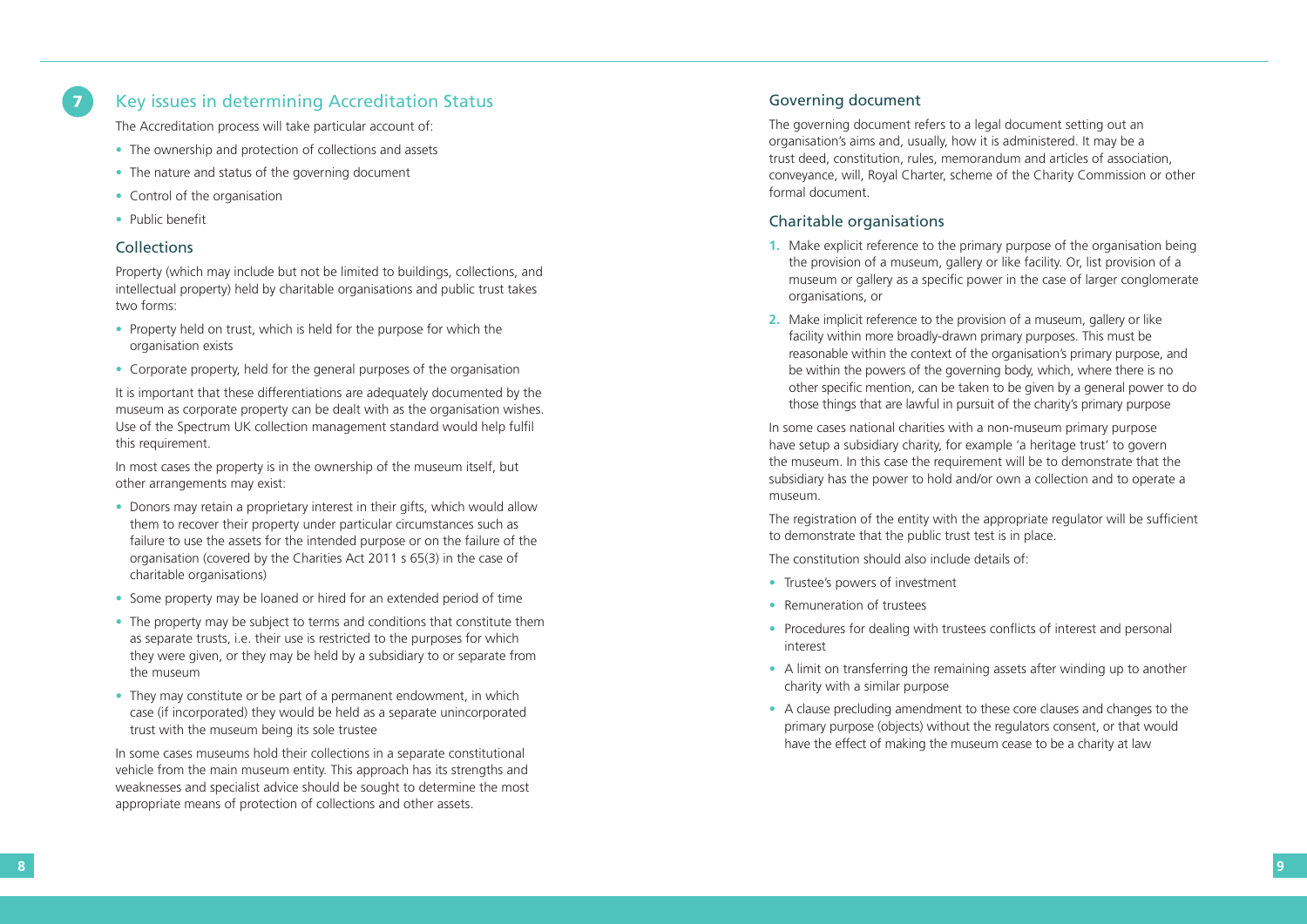• The right to own a collection or other assets is not fully established or clear

As a minimum the governing document must include:

- The museum's area of benefit
- The ways in which the charity will fulfil its objects and its range of activities
- The number of trustees and who may or may not qualify as a trustee
- How the trustees run the entity and its processes and procedures
- Authority to vary administrative arrangements
- The power to wind up or merge the entity and transfer the assets (after all liabilities are have been satisfied) to a charity with similar objects or a specified entity that is able to demonstrate public trust

Organisations are encouraged to regularly review their governing documents and to keep them updated to ensure they meet these criteria and conform to relevant legislation.

- Have registered (unless excepted) with the appropriate regulator
- Have put in place arrangements to ensure that decisions are taken in the best interest of the charity. This may be achieved through appointing a special committee to oversee the decisions in respect of the charity or appointment of an independent scrutineer
- Produce an annual report and accounts in the format required by the current Statement of Recommended Practice: Accounting by Charities (SORP)

Charities that are vested in a local authority or other public authorities, as sole trustee must:

#### Other constitutional entities

Non-charitable entities should provide copies of any relevant Constitutions, Rules or Terms of Reference that are in place to oversee and supervise the museums assets and activities. Entities must comply with the requirements of the relevant regulator.

#### Control

Any constitutional arrangement is only as good as those that manage it so there are a number of wider governance issues that are taken into consideration for Accreditation: • Control of the organisation

- 
- Personal benefit
- Conflicts of interest

It is an expectation that whatever the constitutional entity the governing body will ensure the museum delivers public benefit and that it will act in the best interest of the organisation. This is enshrined in the governance of Charities and also laid out in the Nolan Principles of Public Life (see link in Appendix One for details).

- 
- The protection of the museum's collection/s or assets is not robust<br>• Individuals involved in running the museum can gain undue personal
- benefit either by way of profits or realising the value of assets and this is a priority over delivery of public benefit (i.e. a private limited company is obliged to maximise benefit from shareholders which would override public benefit if it were operating a museum)
- The activities of the museum are subject to interference or undue influence from other bodies that may cause concerns over the transparency of the management of the museum, threaten the assets or undermine public trust

Where the governing body sits within a larger entity (e.g. a university) it is expected that there will be clear delegation of authority and that the internal reporting and decision-making processes allow the governing body to discharge its responsibilities unencumbered.

An Accredited museum must have transparent and accountable governance with appropriate policies and procedures for managing conflicts of interest.

No individual must gain undue personal benefit from being a member of the governing body of a museum, particularly where this sits in conflict with the delivery of public benefit or places assets, including collections, at risk.

It is possible in some circumstances for a museum to be unduly influenced or controlled by another entity; any such practices would make the museum ineligible for Accreditation. They may also be subject to challenge by the appropriate regulator.

#### Public Benefit

An Accredited museum needs to be able to demonstrate it provides a public benefit. The appropriate regulators (such as the Charity Commission) work to criteria defined by the relevant legislation (Appendix Two). In relation to Accreditation the expectation is that you will provide opportunities for public access and engagement with your assets and collection/s.

## Ineligible entities

Ineligible entities are those where:

8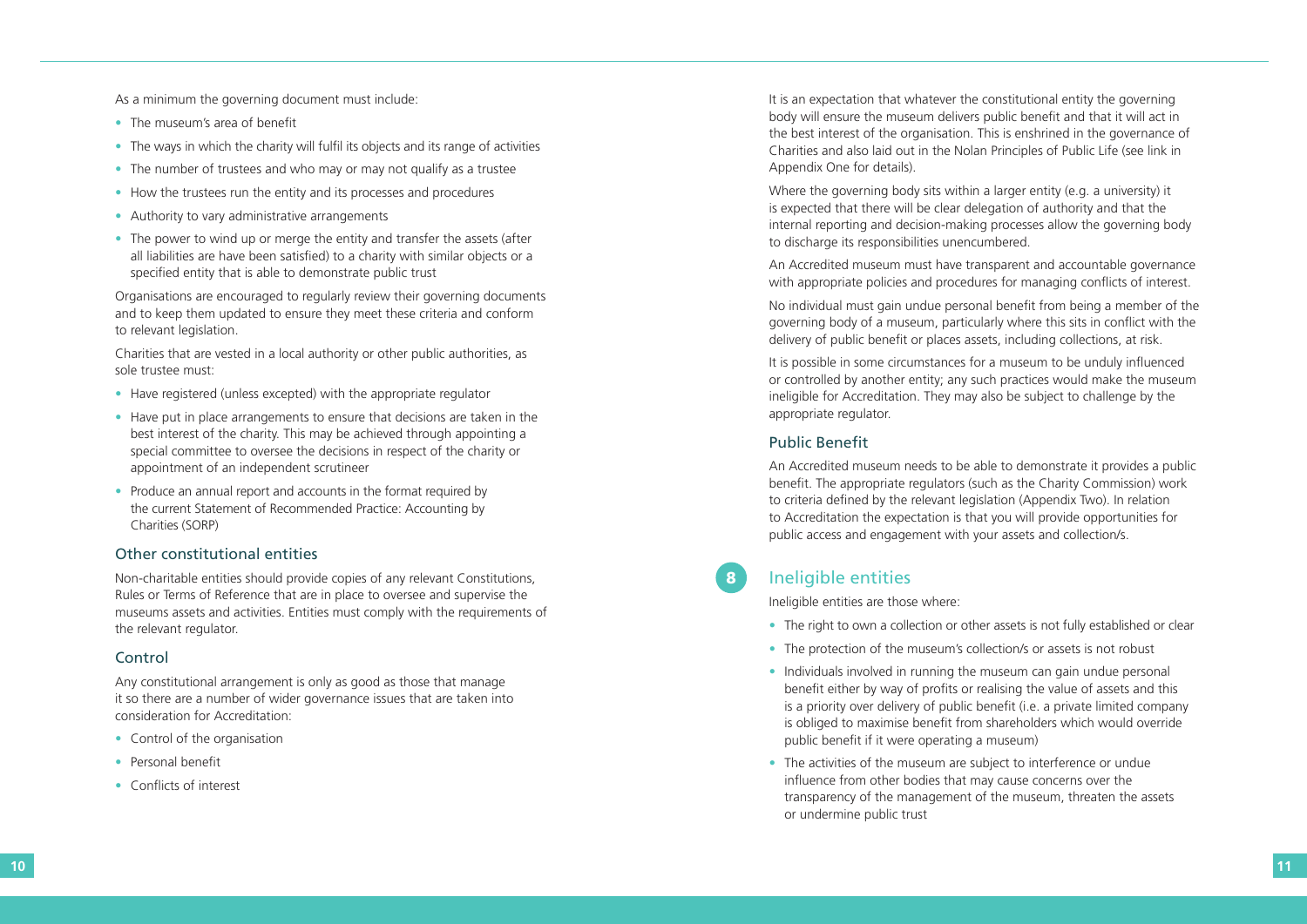No single constitutional arrangement can be guaranteed to be completely risk free; poor or unscrupulous management can influence any entity.

However, there are several constitutional forms that are unlikely to fulfil requirement '1.2: Acceptable Constitution for the Governing Body':

- Sole trader
- Limited Liability Partnership
- 
- 
- Company Limited by Shares that is profit driven<br>• Unincorporated Associations (if not a Trust)<br>• Cooperative Societies (Industrial and Provident Societies)
- Special Purpose Vehicles Private museums
- 

It is recognised that many museums and heritage organisations begin as Unincorporated Associations based on the enthusiasm of an individual or a committed group of volunteers. As the organisation develops and acquires assets and collections it is advised that this be reviewed as the assets and liabilities become the individual responsibility of those involved and are not protected by the constitutional entity. There are various ways this can take place and it is suggested that legal advice should be taken. If the route chosen is to fully incorporate a new legal entity needs to be created and the process goes through several phases:

- **1.** Power to transfer: confirming the Unincorporated Association has the power to transfer its assets
- **2.** Incorporating the new constitutional entity
- **3.** Registering the new charitable company (or other entity) with the appropriate regulator, such as the Charity Commission
- **4.** Creating the legal agreement to transfer the assets and undertakings of the original charity to the new corporate charity
- **5.** Completion of transfer agreement
- **6.** Removal of the original charity from the Charity Commission Register

It is important these steps are taken at the earliest possible opportunity to avoid issues in future in terms of ownership and powers to hold a collection.

**Given the range of constitutional arrangements available Accreditation applications will be considered on a case-by-case basis.**

# 9 Significant Change

Where a museum entity is not a charitable organisation but fulfils a public benefit and public trust mandate it is expected that the principle of cy-près would also apply.

It is understood that the operating context for museums is rapidly changing and that constitutional arrangements may need to adapt to those changes. It is important that as an Accredited museum or a museum seeking Accreditation you notify the relevant organisation (Museum Development, Arts Council England, Museums Galleries Scotland, Northern Ireland Museums Council, or Welsh Government) of any current or anticipated significant changes, these may include but will not be limited to:

 **12 13** Dependent on the extent of the institutional change and the nature of risk to assets and public trust the relevant assessing organisation may require the new entity to reapply for Accreditation. The new entity will need to demonstrate it complies with the constitutional requirement and there will be no automatic transfer of Accreditation from one museum to another.

- Merger or takeover
- Creation of a formally constituted consortium such as a Special Purpose Vehicle
- Creation of a Public Sector Mutual or other change from public authority to independent status
- Serious financial concerns that could lead to danger of insolvency
- The winding up of the current organisation and transfer of assets to a new body
- Change of status from a Charitable Company to a Charitable Incorporated Organisation
- Significant changes to constitutional objects, purpose or governing documents

#### Actions on winding up or closure – Charitable Company

Disposal of charity assets on the winding up of a charitable organisation is subject to the 'cy-près' doctrine. The cy-près doctrine provides that when such a trust has failed because its purposes are either impossible or cannot be fulfilled, the High Court of Justice or Charity Commission can make an order redirecting the trust's assets to the nearest possible purpose. This should be outlined in the governing document, which normally leaves the recipient charity unstated and looks to the Trustees of the outgoing charity to resolve. The appropriate regulator will provide consent and can resolve the issue if the Trustees are unable to deal with it.

Where there are serious risks to a charity or its assets, the Charity Commission can also direct charities or third parties (e.g. banks) to carry out specific actions or take other actions to protect a charity or its assets.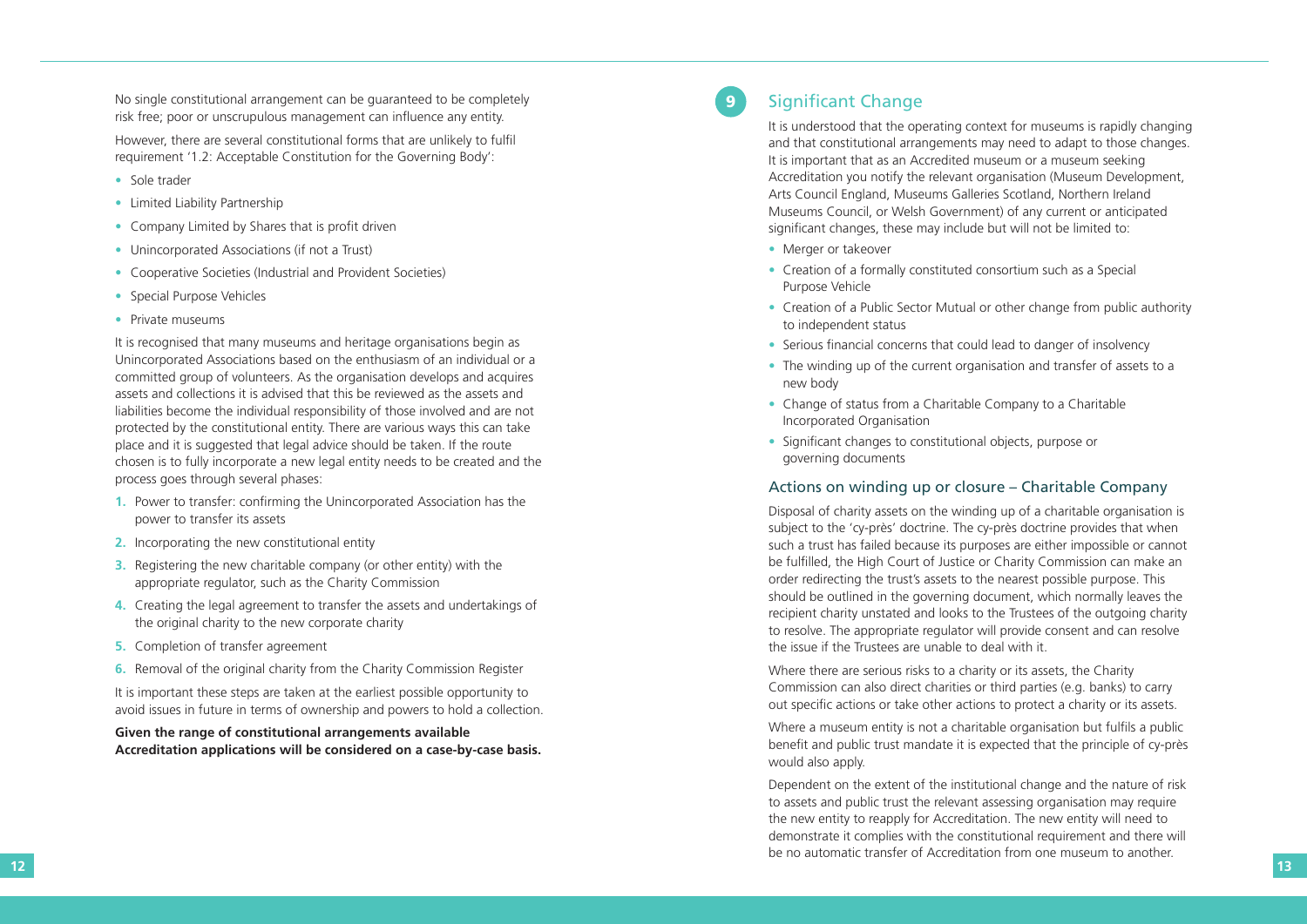# 10 Museums Accreditation: Eligible and ineligible constitutional options

If you are considering setting up a new entity or changing your current constitutional status you should seek appropriate advice.

The following table sets out those organisations likely to be eligible and those that are ineligible for Accreditation.

# Appendices

# Appendix One: Guidance and resources

| <b>Eligible</b>                                                                                                                                         | • Charitable Company Limited by Guarantee (CCLG)                                                                                                   |
|---------------------------------------------------------------------------------------------------------------------------------------------------------|----------------------------------------------------------------------------------------------------------------------------------------------------|
|                                                                                                                                                         | • Charitable Incorporated Organisation (CIO) and Scottish<br>CIO (SCIO)                                                                            |
|                                                                                                                                                         | . Public Service Mutuals (if CIO or CCLG)                                                                                                          |
|                                                                                                                                                         | • Local Authority Museums (may be the Principal Authority<br>or a Town, Community (Wales) or Parish Council where<br>authority has been delegated) |
|                                                                                                                                                         | · Joint Committee/ Management Arrangements                                                                                                         |
|                                                                                                                                                         | • Organisations constituted by Royal Charter                                                                                                       |
|                                                                                                                                                         | • National museums set up by primary legislation                                                                                                   |
|                                                                                                                                                         | • University Museums (where eligibility criteria are met)                                                                                          |
|                                                                                                                                                         | • Charitable Trust (where eligibility criteria are met)                                                                                            |
| <b>Potentially eligible:</b><br>dependent on the<br>nature of asset lock,<br>level of profit<br>distribution, level<br>of public benefit/<br>trust etc. | • Benefit of Community Societies (previously Industrial and<br>Provident Societies) - 'BenComs'                                                    |
|                                                                                                                                                         | • Community Interest Companies Limited by Guarantee<br>(CICLG)                                                                                     |
|                                                                                                                                                         | • Unincorporated Association (Charitable Trust)                                                                                                    |
|                                                                                                                                                         | . Public Service Mutuals (if CIC or BenCom)                                                                                                        |
| <b>Ineligible</b>                                                                                                                                       | • Unincorporated Association (Voluntary/Community<br>Organisation)                                                                                 |
|                                                                                                                                                         | • Private and Public Company Limited by shares                                                                                                     |
|                                                                                                                                                         | • Partnership and Limited Liability Partnership                                                                                                    |
|                                                                                                                                                         | • Community Interest Companies Limited<br>by Shares                                                                                                |
|                                                                                                                                                         | • Co-operative Societies                                                                                                                           |
|                                                                                                                                                         | • Special Purpose Vehicles and other short-term structures                                                                                         |

| <b>Source</b>                                      | <b>Information</b>                                                                    | Link                                  |
|----------------------------------------------------|---------------------------------------------------------------------------------------|---------------------------------------|
| Charity Commission                                 | Wide ranging guidance on charity<br>regulation and governance in<br>England and Wales | <b>Charity Commission</b><br>Guidance |
| Office of the<br>Scottish Charity<br>Regulator     | Wide ranging guidance on charity<br>regulation and governance in Scotland             | OSCR guidance                         |
| <b>Charity Commission</b><br>for Northern Ireland  | Wide ranging guidance on charity<br>regulation and governance in<br>Northern Ireland  | <b>CCNI Guidance</b>                  |
| UnLtd                                              | Determining the Right Legal Structure                                                 | Legal structures                      |
| Resource Centre                                    | Legal Structures                                                                      | Legal structures                      |
| Co-operatives UK                                   | Guidance on cooperatives                                                              | CoopUK Guidance                       |
| National Council<br>for Voluntary<br>Organisations | Extensive support for nonprofit<br>organisations                                      | Charity law and<br>guidance           |
| Scottish Council<br>for Voluntary<br>Organisations | Extensive support for nonprofit<br>organisations in Scotland                          | Setting up a charity                  |
| Wales Council for<br><b>Voluntary Action</b>       | Third Sector support in Wales                                                         | Newly formed charity                  |
| ACEVO - charity<br>leaders network                 | Support for charity leaders                                                           | Governance                            |
| Collections Trust                                  | UK collection standard                                                                | Spectrum UK                           |
| Association of<br>Independent<br>Museums           | Wide range of resources for<br>independent museums                                    | Resources                             |
| Gov.UK                                             | Seven Principles of Public Life                                                       | The Nolan Principles                  |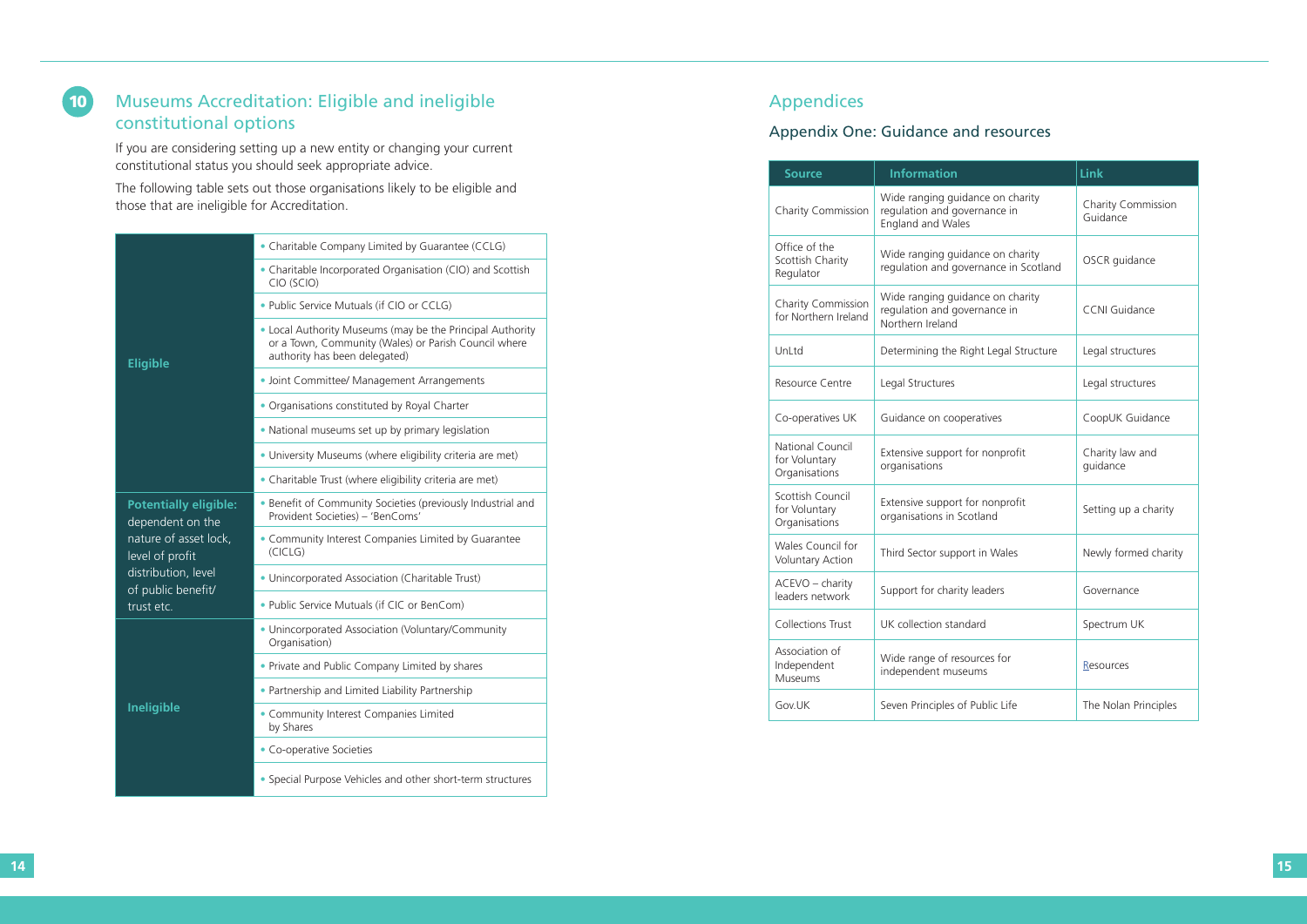m used to cover all the provisions designed the assets of the CIC (including any er surpluses generated by its activities) are penefit of the community

ed by an entity for the purpose of daily affairs and which is unencumbered on restrictions as to how it should

aving the general control and of the administration of an entity

t that sets out an organisation's purposes to be administered

istoric, artistic, scientific, technological, or environmental qualities held and rincipally for its contribution to knowledge

ted organisation is a legal entity in its own eans that it can enter into contracts, lease property and have its own nd liabilities

on of the courts to provide a legally-binding riew and judgment to control the activities

dinate to central government and rolled by democratically-elected members services to local people either on behalf ernment or on its own account

ument that limits and defines the powers of a company, and the rules for tion. A form of governing document

### Appendix Two: Legal definitions of Public Benefit

For the legal definitions of Public Benefit please see:

**England and Wales: Charity Act 2011:**  https://www.legislation.gov.uk/ukpga/2011/25

**Charities Act (Northern Ireland) 2008:**  https://www.legislation.gov.uk/nia/2008/12/contents

**Charities and Trustee Investment (Scotland) Act 2005:**  https://www.legislation.gov.uk/asp/2005/10/contents

#### **British Crown Dependencies** (Isle of Man)**:**

https://www.gov.im/media/1352994/charitiesregistrationact1989.pdf

## Appendix Three: Glossary of terms

| <b>Asset lock</b>                                         | A general tern<br>to ensure that<br>profits or othe<br>used for the b |
|-----------------------------------------------------------|-----------------------------------------------------------------------|
| <b>Corporate property</b>                                 | Property owne<br>conducting its<br>by any trusts o<br>be applied      |
| <b>Governing body</b>                                     | The persons h<br>management                                           |
| <b>Governing document</b>                                 | The document<br>and how it is t                                       |
| <b>Heritage assets</b>                                    | Assets with his<br>geographical o<br>maintained pr<br>and culture     |
| <b>Incorporated organisation</b>                          | An incorporat<br>right. This mea<br>employ staff, I<br>obligations an |
| <b>Judicial process</b>                                   | The jurisdiction<br>process of revi<br>of an entity                   |
| <b>Local authority</b>                                    | A body subord<br>normally conti<br>that provides s<br>of central gove |
| <b>Memorandum &amp;</b><br><b>Articles of Association</b> | A written doct<br>functions and<br>its administrat                    |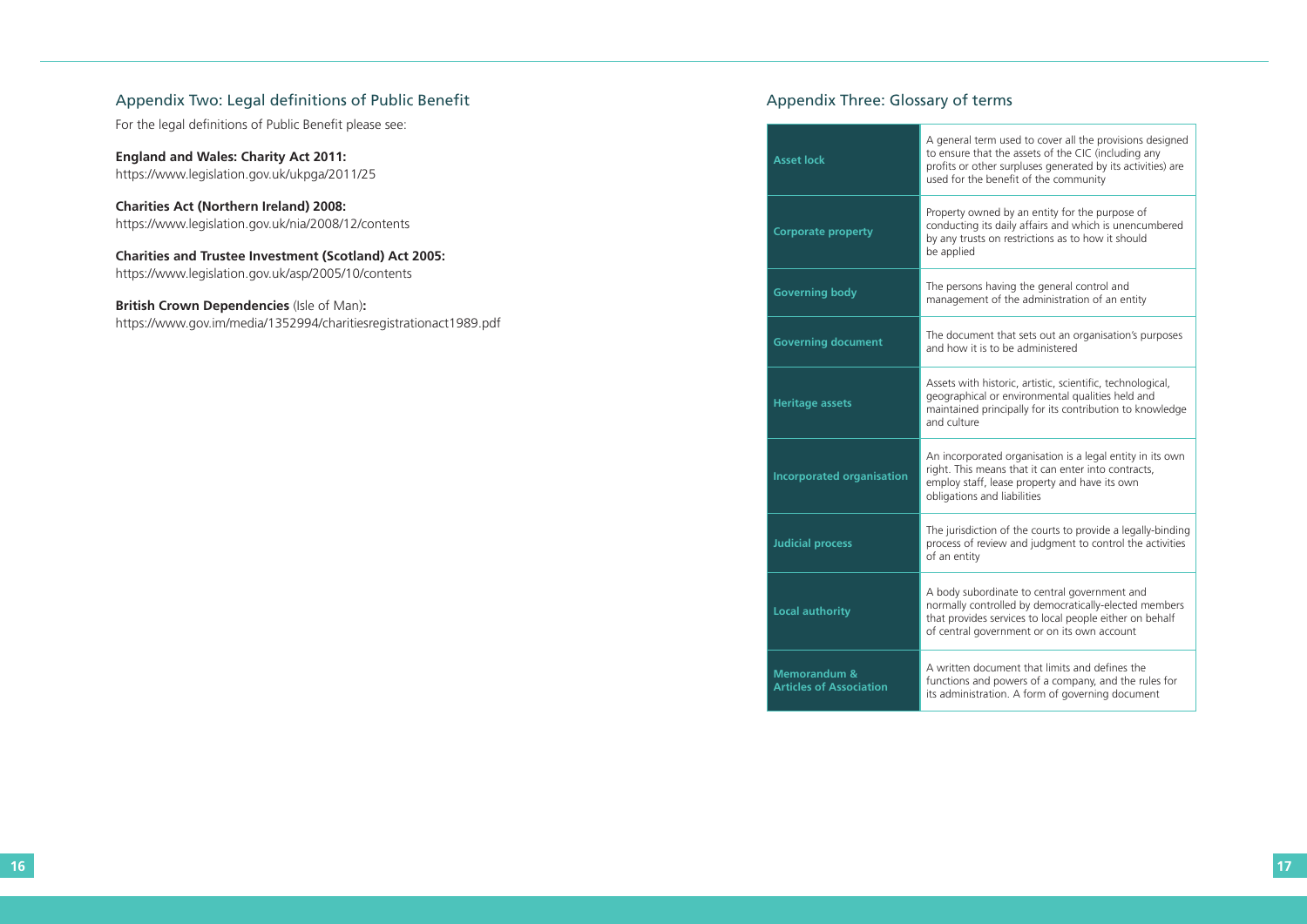| <b>Objects</b>                        | The primary purpose(s) for which a charity is established                                                                                                                                                                                                                                |
|---------------------------------------|------------------------------------------------------------------------------------------------------------------------------------------------------------------------------------------------------------------------------------------------------------------------------------------|
| <b>Permanent endowment</b>            | Property (including land, buildings, collections, cash and<br>investments) which cannot be spent; may be functional,<br>where it is used in a practical way (e.g. museum/gallery<br>buildings) or investment where the capital is used to<br>generate income but cannot itself be spent. |
| <b>Public authority</b>               | A body constituted by or under Act of Parliament to<br>deliver a specific function either on behalf of central<br>government                                                                                                                                                             |
| <b>Public Benefit</b>                 | Provision for the general social, economic and cultural<br>wellbeing, and health and safety, of the general public                                                                                                                                                                       |
| <b>Special trusts</b>                 | Funds or property held and administered on its own<br>separate trusts by a main charity for a special purpose.<br>They may be constituent charities                                                                                                                                      |
| <b>Statutory regulation</b>           | Statutory regulation exists to protect the public<br>against the risk of poor practice or contraventions of<br>public policy                                                                                                                                                             |
| <b>Trust Deed</b>                     | A formally-executed legal document that creates a trust<br>and sets out the charity's purposes and (usually) how it is<br>to be administered. A form of governing document                                                                                                               |
| <b>Unincorporated</b><br>organisation | Being unincorporated means that an organisation<br>has no separate legal identity of its own. All risks and<br>liabilities involved in running the by the individuals who<br>own and/or manage it                                                                                        |